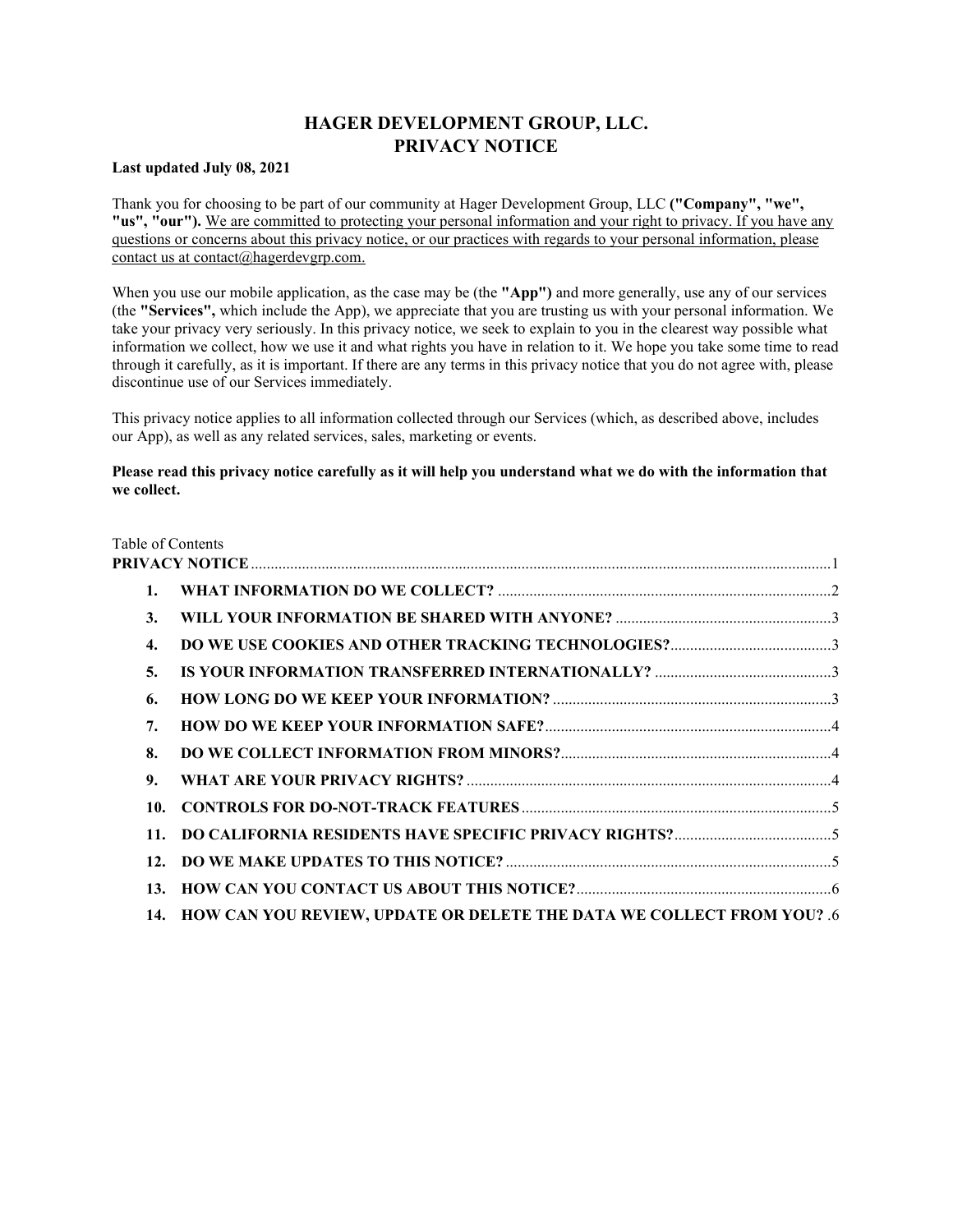## <span id="page-1-0"></span>**1. WHAT INFORMATION DO WE COLLECT?**

#### **Information collected through our App**

- *In Short: We collect information regarding your geo/location, mobile device, push notifications when you* 
	- o *Geolocation Information.* We may request access or permission to and track location-based information from your mobile device, either continuously or while you are using our App, to provide certain location-based services. If you wish to change our access or permissions, you may do so in your device's settings.
	- o *Mobile Device Access.* We may request access or permission to certain features from your mobile device, including your mobile device's Bluetooth, sensors, and other features. If you wish to change our access or permissions, you may do so in your device's settings.
	- o *Mobile Device Data.* We automatically collect device information (such as your mobile device ID, model, and manufacturer), operating system, version information and system configuration information, device and application identification numbers, browser type and version, hardware model Internet service provider and/or mobile carrier, and Internet Protocol (IP) address (or proxy server). If you are using our App, we may also collect information about the phone network associated with your mobile device, your mobile device's operating system or platform, the type of mobile device you use, your mobile device's unique device ID and information about the features of our App you accessed.
	- o *Push Notifications.* We may request to send you push notifications regarding your account or certain features of the App. If you wish to opt-out from receiving these types of communications, you may turn them off in your device's settings.

This information is primarily needed to maintain the security and operation of our App, for troubleshooting and for our internal analytics and reporting purposes.

#### **2. HOW DO WE USE YOUR INFORMATION?**

*In Short: We process your information for purposes based on legitimate business interests, the fulfillment of our contract with you, compliance with our legal obligations, and/or your consent.*

We use personal information collected via our App for a variety of business purposes described below. We process your personal information for these purposes in reliance on our legitimate business interests, in order to enter into or perform a contract with you, with your consent, and/or for compliance with our legal obligations. We indicate the specific processing grounds we rely on next to each purpose listed below.

We use the information we collect or receive:

- o **To facilitate account creation and logon process.** If you choose to link your account with us to a third-party account (such as your Google or Facebook account), we use the information you allowed us to collect from those third parties to facilitate account creation and logon process for the performance of the contract.
	- **To post testimonials.** We post testimonials on our App that may contain personal [information. Prior to posting a testimonial, we will obtain your consent to use your name](mailto:contact@hagerdevgrp.com)  [and the content of the testimonial. If you wish to update, or delete your testimonial,](mailto:contact@hagerdevgrp.com)  [please contact us at contact@hagerdevgrp.com](mailto:contact@hagerdevgrp.com) and be sure to include your name, testimonial location, and contact information.
- o **Request feedback.** We may use your information to request feedback and to contact you about your use of our App.
	- **To enable user-to-user communications.** We may use your information in order to enable user-to-user communications with each user's consent.
	- **To manage user accounts.** We may use your information for the purposes of managing our account and keeping it in working order.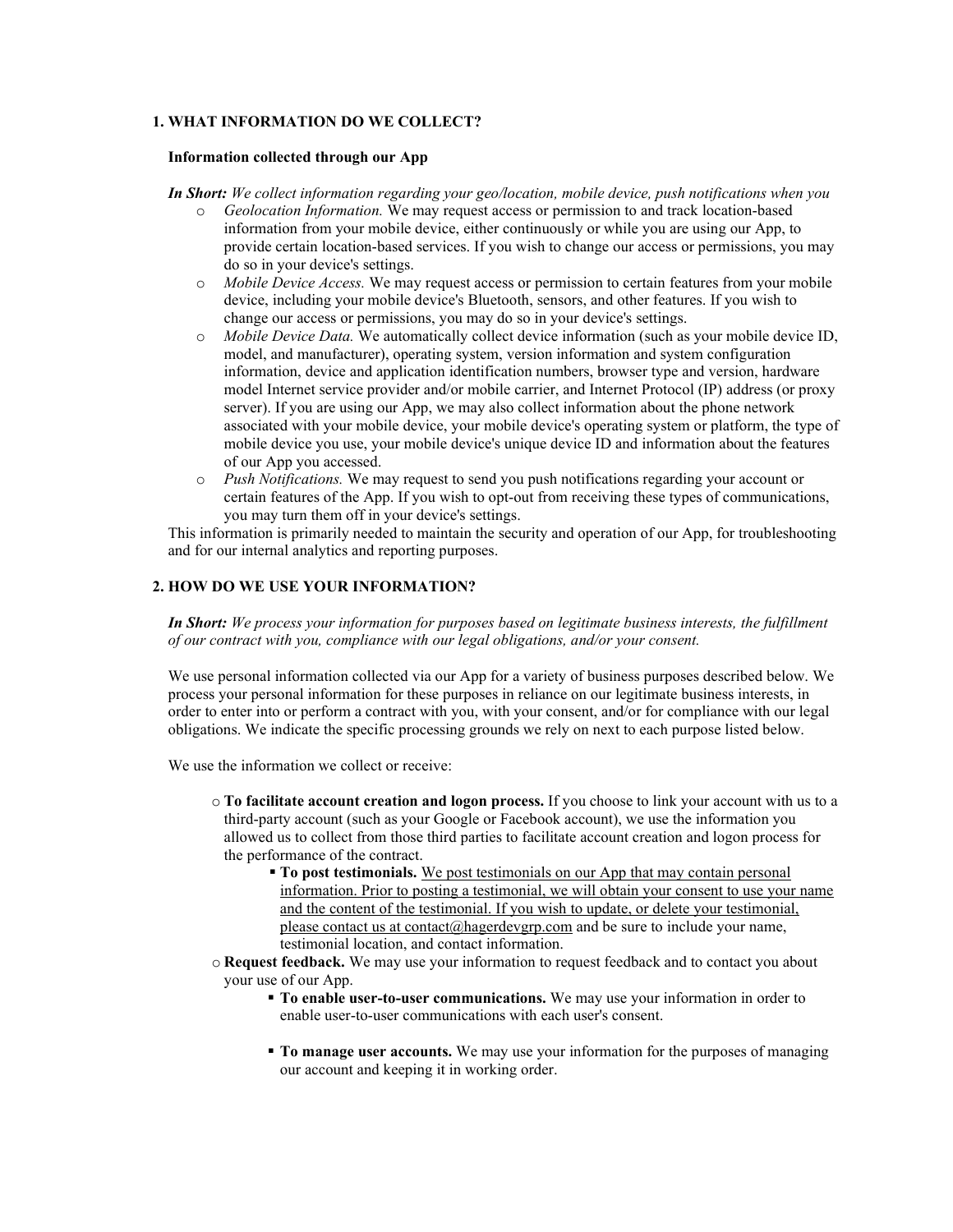#### <span id="page-2-0"></span>**3.WILL YOUR INFORMATION BE SHARED WITH ANYONE?**

*In Short: We only share information with your consent, to comply with laws, to provide you with services, to protect your rights, or to fulfill business obligations.*

We may process or share your data that we hold based on the following legal basis:

- o **Consent:** We may process your data if you have given us specific consent to use your personal information for a specific purpose.
- o **Legitimate Interests:** We may process your data when it is reasonably necessary to achieve our legitimate business interests.
	- **Performance of a Contract:** Where we have entered into a contract with you, we may process your personal information to fulfill the terms of our contract.
- o **Legal Obligations:** We may disclose your information where we are legally required to do so in order to comply with applicable law, governmental requests, a judicial proceeding, court order, or legal process, such as in response to a court order or a subpoena (including in response to public authorities to meet national security or law enforcement requirements).
- o**Vital Interests:** We may disclose your information where we believe it is necessary to investigate, prevent, or take action regarding potential violations of our policies, suspected fraud, situations involving potential threats to the safety of any person and illegal activities, or as evidence in litigation in which we are involved.

More specifically, we may need to process your data or share your personal information in the following situations:

- o **Business Transfers.** We may share or transfer your information in connection with, or during negotiations of, any merger, sale of company assets, financing, or acquisition of all or a portion of our business to another company.
- o **Google Maps Platform APls.** We may share your information with certain Google Maps Platform APls (e.g., Google Maps API, Place API). To find out more about Google's Privacy Policy, please refer to this link. We obtain and store on your device ('cache') your location. You may revoke your consent anytime by contacting us at the contact details provided at the end of this document.

## <span id="page-2-1"></span>**4. DO WE USE COOKIES AND OTHER TRACKING TECHNOLOGIES?**

*In Short: We* may *use cookies and other tracking technologies to collect and store your information.*

We may use cookies and similar tracking technologies (like web beacons and pixels) to access or store information. Specific information about how we use such technologies and how you can refuse certain cookies is set out in our Cookie Notice.

#### <span id="page-2-2"></span>**5.IS YOUR INFORMATION TRANSFERRED INTERNATIONALLY?**

#### *In Short: We may transfer, store, and process your information in countries other than your own.*

Our servers are located intenally. If you are accessing our App from outside, please be aware that your information may be transferred to, stored, and processed by us in our facilities and by those third parties with whom we may share your personal information (see "WILL YOUR NFORMATION BE SHARED WITH ANYONE?" above), in and other countries.

If you are a resident in the European Economic Area (EEA) or United Kingdom (UK), then these countries may not necessarily have data protection laws or other similar laws as comprehensive as those in your country. We will however take all necessary measures to protect your personal information in accordance with this privacy notice and applicable law.

#### <span id="page-2-3"></span>**6. HOW LONG DO WE KEEP YOUR INFORMATION?**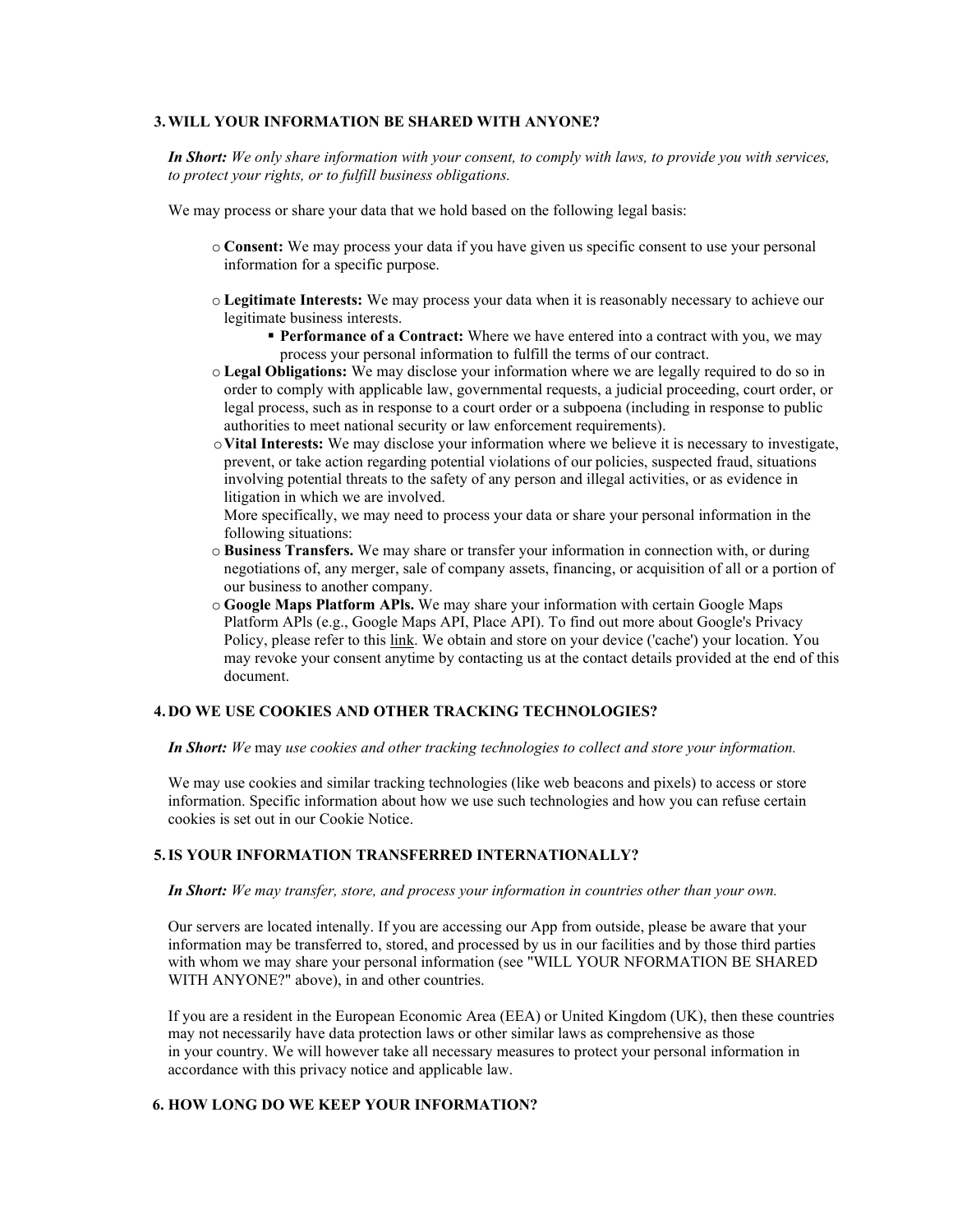*In Short: We keep your information for as long as necessary to fulfill the purposes outlined in this privacy notice unless otherwise required by law.*

We will only keep your personal information for as long as it is necessary for the purposes set out in this privacy notice, unless a longer retention period is required or permitted by law (such as tax, accounting or other legal requirements). No purpose in this notice will require us keeping your personal information for longer than the period of time in which users have an account with us.

When we have no ongoing legitimate business need to process your personal information, we will either delete or anonymize such information, or, if this is not possible (for example, because your personal information has been stored in backup archives), then we will securely store your personal information and isolate it from any further processing until deletion is possible.

## <span id="page-3-0"></span>**7. HOW DO WE KEEP YOUR INFORMATION SAFE?**

*In Short: We aim to protect your personal information through* a *system of organizational and technical security measures.*

We have implemented appropriate technical and organizational security measures designed to protect the security of any personal information we process. However, despite our safeguards and efforts to secure your information, no electronic transmission over the Internet or information storage technology can be guaranteed to be 100% secure, so we cannot promise or guarantee that hackers, cybercriminals, or other unauthorized third parties will not be able to defeat our security, and improperly collect, access, steal, or modify your information.

Although we will do our best to protect your personal information, transmission of personal information to and from our App is at your own risk. You should only access the App within a secure environment.

#### <span id="page-3-1"></span>**8. DO WE COLLECT INFORMATION FROM MINORS?**

*In Short: We do not knowingly collect data from or market to children under 18 years of age.*

We do not knowingly solicit data from or market to children under 18 years of age. By using the App, you [represent that you are at least 18 or that you are the parent or guardian of such a minor and consent to such](mailto:contact@hagerdevgrp.com)  [minor dependent's use of the App. If we learn that personal information from users less than 18 years of age](mailto:contact@hagerdevgrp.com)  [has been collected, we will deactivate the account and take reasonable measures to promptly delete such](mailto:contact@hagerdevgrp.com)  [data from our records. If you become aware of any data we may have collected from children under age 18,](mailto:contact@hagerdevgrp.com)  [please contact us at contact@hagerdevgrp.com.](mailto:contact@hagerdevgrp.com)

## <span id="page-3-2"></span>**9. WHAT ARE YOUR PRIVACY RIGHTS?**

*In Short: You may review, change, or terminate your account at any time.*

[If you are a resident in the EEA or UK and you believe we are unlawfully processing your personal](http://ec.europa.eu/justice/data-protection/bodies/authorities/indexenhim)  [information, you also have the right to complain to your local data protection supervisory authority. You](http://ec.europa.eu/justice/data-protection/bodies/authorities/indexenhim)  [can find their contact details here:](http://ec.europa.eu/justice/data-protection/bodies/authorities/indexenhim)

http[://ec.europa](http://ec.europa.eu/justice/data-protection/bodies/authorities/indexenhim) [.eu/justice/data-protection/bodies](http://ec.europa.eu/justice/data-protection/bodies/authorities/indexenhim) [/authorities/index en him](http://ec.europa.eu/justice/data-protection/bodies/authorities/indexenhim) [.](http://ec.europa.eu/justice/data-protection/bodies/authorities/indexenhim) If you are a resident in Switzerland, the contact details for the data protection authorities are available here: http[s://www.edoeb.admin.ch/edoeb/en/home.html.](http://www.edoeb.admin.ch/edoeb/en/home.html)

[If you have questions or comments about your privacy rights, you may email us](mailto:contact@hagerdevgrp.com)  [at](mailto:contact@hagerdevgrp.com) [contact@hagerdevgrp.com.](mailto:contact@hagerdevgrp.com)

#### **Account Information**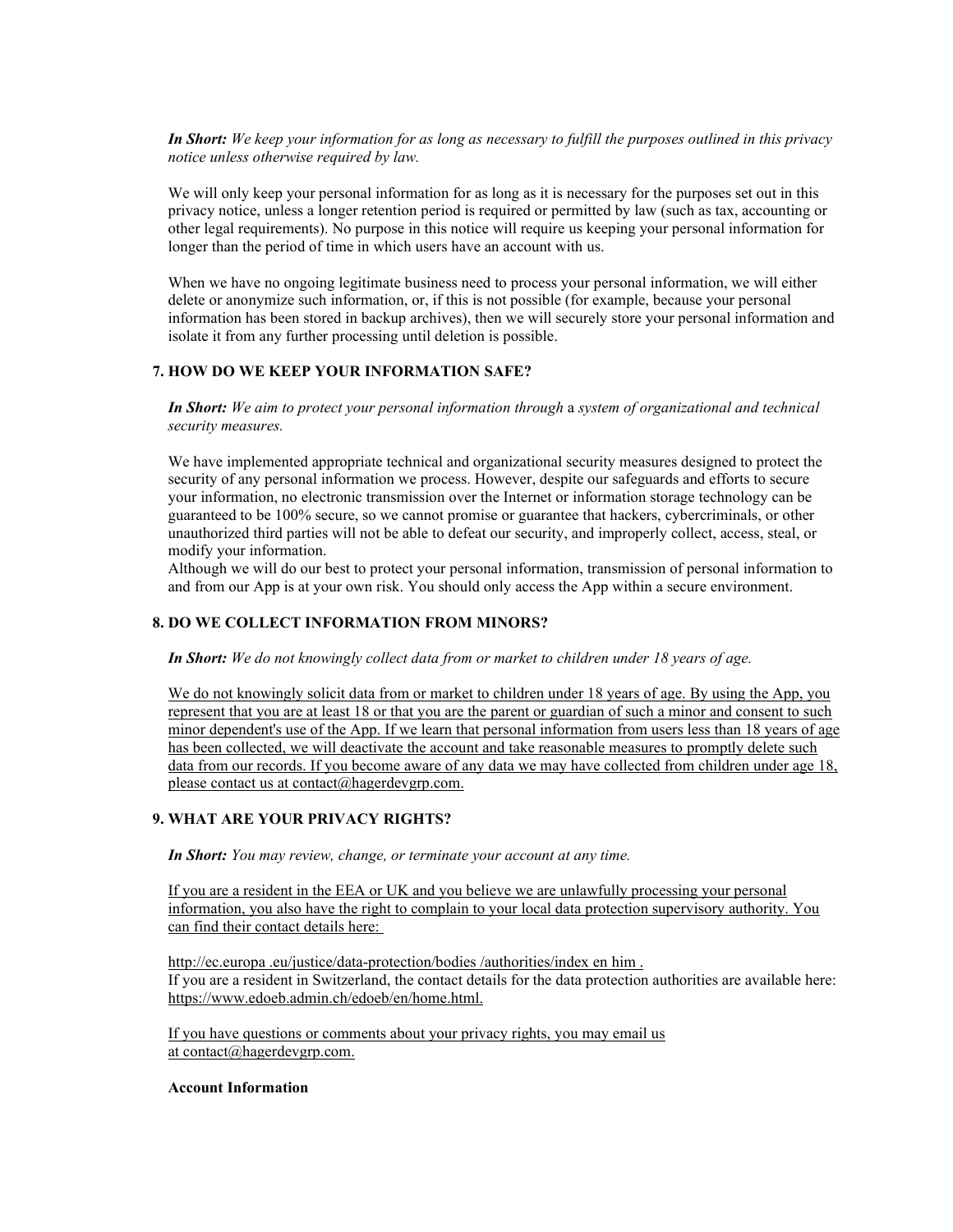If you would at any time like to review or change the information in your account or terminate your account, you can:

o Contact us using the contact information provided.

- Upon your request to terminate your account, we will deactivate or delete your account and information from our active databases. However, we may retain some information in our files to prevent fraud, troubleshoot problems, assist with any investigations, enforce our Terms of Use and/or comply with applicable legal requirements.
- **Opting out of email marketing:** You can unsubscribe from our marketing email list at any time by clicking on the unsubscribe link in the emails that we send or by contacting us using the details provided below. You will then be removed from the marketing email list - however, we may still communicate with you, for example to send you servicerelated emails that are necessary for the administration and use of your account, to respond to service requests, or for other non-marketing purposes. To otherwise opt-out, you may:

o Contact us using the contact information provided.

## <span id="page-4-0"></span>**10. CONTROLS FOR DO-NOT-TRACK FEATURES**

Most web browsers and some mobile operating systems and mobile applications include a Do-Not-Track ("ONT") feature or setting you can activate to signal your privacy preference not to have data about your online browsing activities monitored and collected. At this stage no uniform technology standard for recognizing and implementing ONT signals has been finalized. As such, we do not currently respond to ONT browser signals or any other mechanism that automatically communicates your choice not to be tracked online. If a standard for online tracking is adopted that we must follow in the future, we will inform you about that practice in a revised version of this privacy notice.

## <span id="page-4-1"></span>**11. DO CALIFORNIA RESIDENTS HAVE SPECIFIC PRIVACY RIGHTS?**

*In Short: Yes, if you are* a *resident of California, you are granted specific rights regarding access to your personal information.*

California Civil Code Section 1798.83, also known as the "Shine The Light" law, permits our users who are California residents to request and obtain from us, once a year and free of charge, information about categories of personal information (if any) we disclosed to third parties for direct marketing purposes and the names and addresses of all third parties with which we shared personal information in the immediately preceding calendar year. If you are a California resident and would like to make such a request, please submit your request in writing to us using the contact information provided below.

If you are under 18 years of age, reside in California, and have a registered account with the App, you have the right to request removal of unwanted data that you publicly post on the App. To request removal of such data, please contact us using the contact information provided below, and include the email address associated with your account and a statement that you reside in California. We will make sure the data is not publicly displayed on the App, but please be aware that the data may not be completely or comprehensively removed from all our systems (e.g. backups, etc.).

## <span id="page-4-2"></span>**12. DO WE MAKE UPDATES TO THIS NOTICE?**

*In Short: Yes, we will update this notice as necessary to stay compliant with relevant laws.*

We may update this privacy notice from time to time. The updated version will be indicated by an updated "Revised" date and the updated version will be effective as soon as it is accessible. If we make material changes to this privacy notice, we may notify you either by prominently posting a notice of such changes or by directly sending